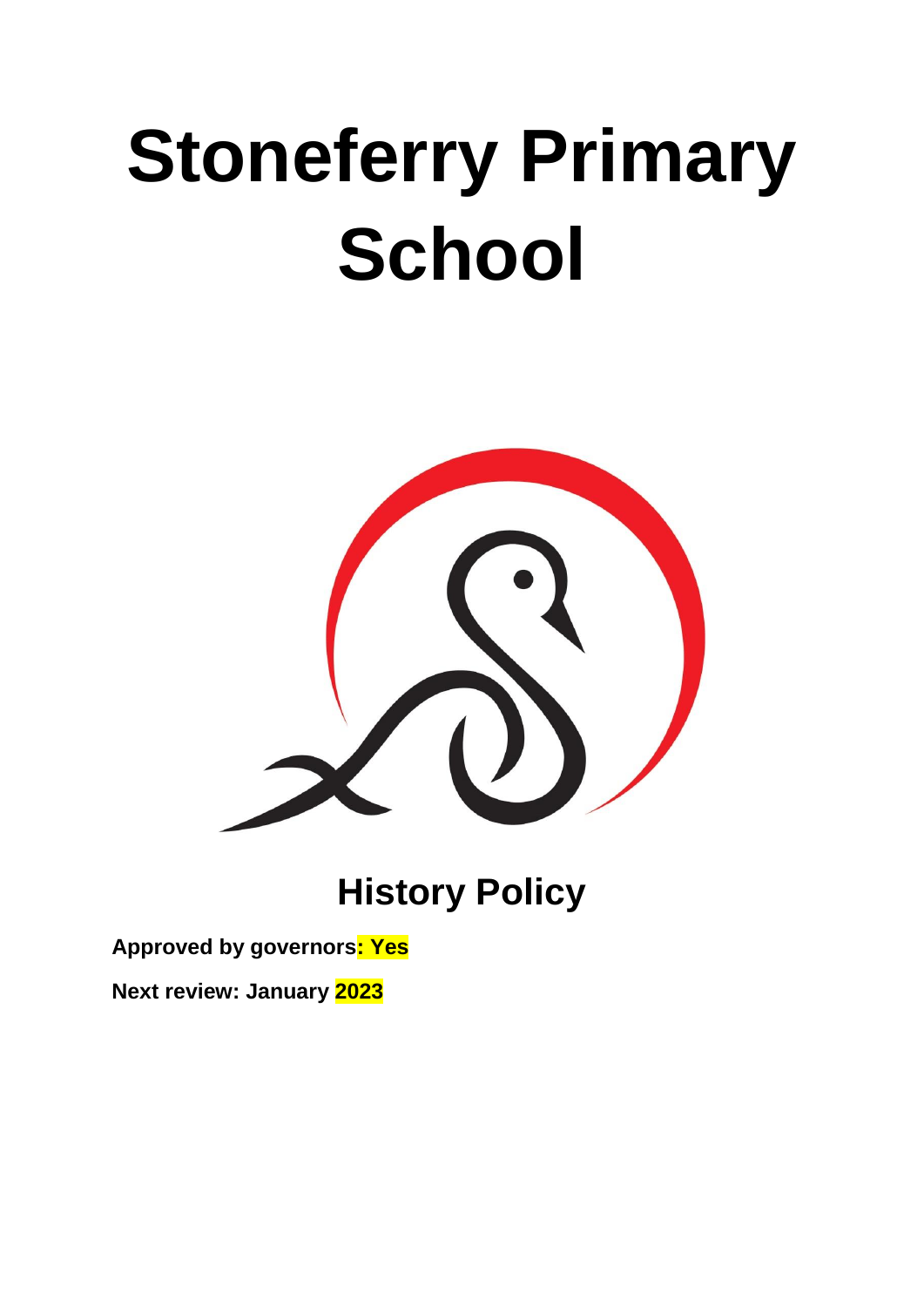# **Stoneferry Primary School**

# **History Policy**

# **Introduction**

History is the study of the past and how people have developed over a period of time. It develops the ability to understand events and to interpret developments that have taken place. It helps children to make sense of their surroundings, different cultures and the wider world.

# **History Intent**

History at Stoneferry Primary is taught such that the children develop a breadth of historical knowledge encompassing local, national and international events and key historical figures/societies. This knowledge broadens as the children move through the school. and. Historical learning is not always taught chronologically, however, new periods of history are always referenced to existing knowledge from previous learning and over time a chronological order of all periods covered is developed.

Objectives, taken from the National Curriculum, are structured into six key areas of learning, which are consistent in each year group across the school. These include:

- **Being a Historian**
- **Historical Content KS1**
- **Historical Content (Britain)**
- **Historical Content (World History)**
- **Historical Content (Local History)**
- **Beyond 1066**

# **In History, by the end of EYFS children will:**

Begin to understand how they are part of their own locality which is part of a bigger world. They will learn about different people and communities and use speaking, listening and understanding to develop and explore these in greater detail linked to broad overarching topics.

# **By the end of Key Stage 1 children will:**

Pupils should develop an awareness of the past, using common words and phrases relating to the passing of time. They should know where the people and events they study fit within a chronological framework and identify similarities and differences between ways of life in different periods. They should use a wide vocabulary of everyday historical terms. They should ask and answer questions, choosing and using parts of stories and other sources to show that they know and understand key features of events. They should understand some of the ways in which we find out about the past and identify different ways in which it is represented.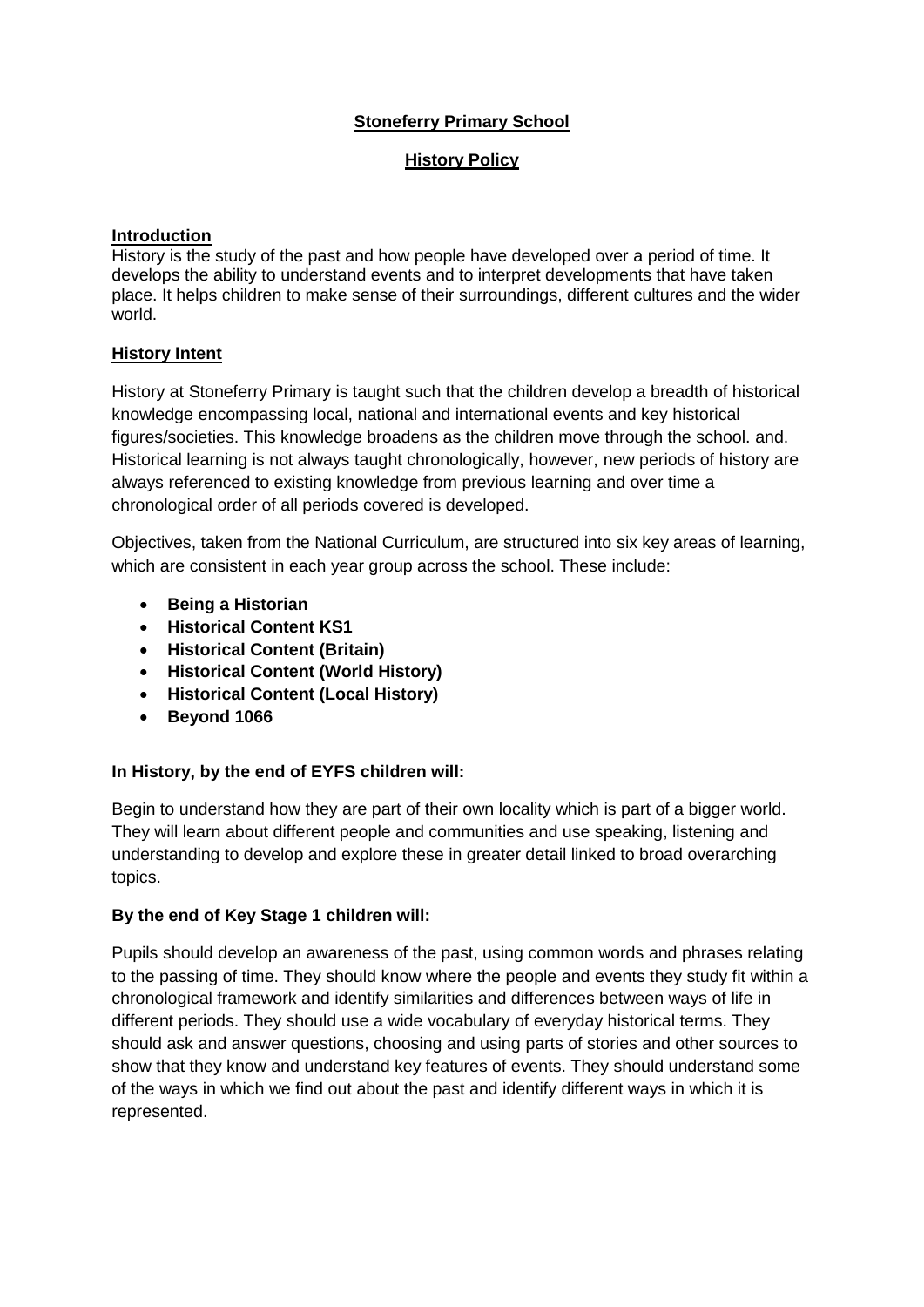In planning to ensure the progression described above through teaching about the people, events and changes outlined below, teachers are often introducing pupils to historical periods that they will study more fully at key stages 2 and 3.

Pupils should be taught about:

- Changes within living memory. Where appropriate, these should be used to reveal aspects of change in national life
- Events beyond living memory that are significant nationally or globally [for example, the Great Fire of London, the first aeroplane flight or events commemorated through festivals or anniversaries]
- The lives of significant individuals in the past who have contributed to national and international achievements. Some should be used to compare aspects of life in different periods [for example, Elizabeth I and Queen Victoria, Christopher Columbus and Neil Armstrong, William Caxton and Tim Berners-Lee, Pieter Bruegel the Elder and LS Lowry, Rosa Parks and Emily Davison, Mary Seacole and/or Florence Nightingale and Edith Cavell]
- Significant historical events, people and places in their own locality.

# **By the end of Key Stage 2 children will:**

Pupils should continue to develop a chronologically secure knowledge and understanding of British, local and world history, establishing clear narratives within and across the periods they study. They should note connections, contrasts and trends over time and develop the appropriate use of historical terms. They should regularly address and sometimes devise historically valid questions about change, cause, similarity and difference, and significance. They should construct informed responses that involve thoughtful selection and organisation of relevant historical information. They should understand how our knowledge of the past is constructed from a range of sources.

In planning to ensure the progression described above through teaching the British, local and world history outlined below, teachers should combine overview and depth studies to help pupils understand both the long arc of development and the complexity of specific aspects of the content.

Pupils should be taught about:

Changes in Britain from the Stone Age to the Iron Age

# *Examples (non-statutory)*

- *This could include:*
- *late Neolithic hunter-gatherers and early farmers, for example, Skara Brae*
- *Bronze Age religion, technology and travel, for example, Stonehenge*
- *Iron Age hill forts: tribal kingdoms, farming, art and culture*
- The Roman Empire and its impact on Britain

|                     | <b>Examples (non-statutory)</b> |
|---------------------|---------------------------------|
| This could include: |                                 |

- *Julius Caesar's attempted invasion in 55-54 BC*
- *the Roman Empire by AD 42 and the power of its army*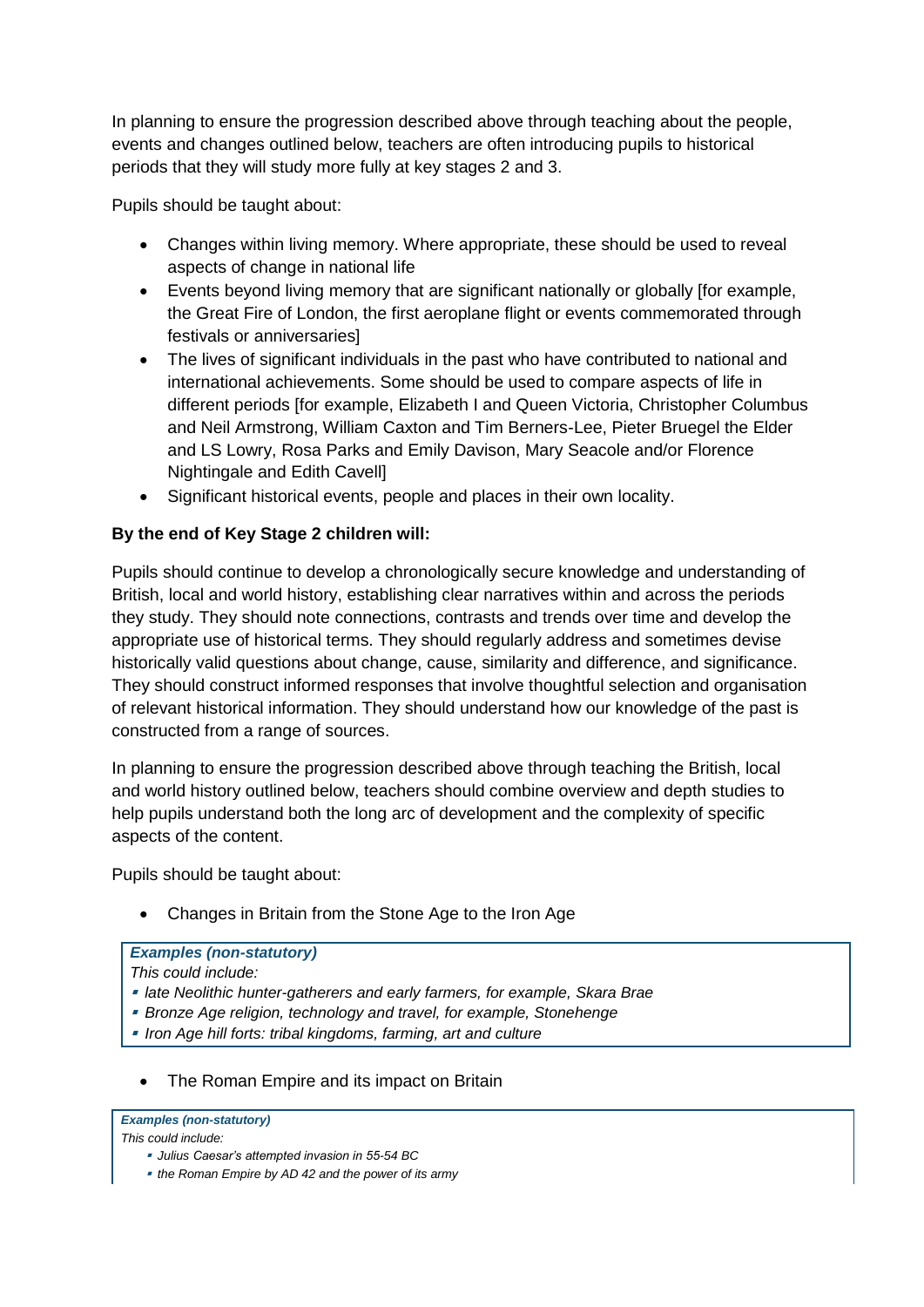- *successful invasion by Claudius and conquest, including Hadrian's Wall*
- *British resistance, for example, Boudica*

 *'Romanisation' of Britain: sites such as Caerwent and the impact of technology, culture and beliefs, including early Christianity*

Britain's settlement by Anglo-Saxons and Scots

#### *Examples (non-statutory)*

*This could include:*

- *Roman withdrawal from Britain in c. AD 410 and the fall of the western Roman Empire*
- *Scots invasions from Ireland to north Britain (now Scotland)*
- *Anglo-Saxon invasions, settlements and kingdoms: place names and village life*
- *Anglo-Saxon art and culture*
- *Christian conversion – Canterbury, Iona and Lindisfarne*
- The Viking and Anglo-Saxon struggle for the Kingdom of England to the time of Edward the Confessor

#### *Examples (non-statutory)*

*This could include:*

- *Viking raids and invasion*
- *resistance by Alfred the Great and Athelstan, first king of England*
- *further Viking invasions and Danegeld*
- *Anglo-Saxon laws and justice*
- *Edward the Confessor and his death in 1066*
- A local history study

## *Examples (non-statutory)*

- *a depth study linked to one of the British areas of study listed above*
- *a study over time tracing how several aspects of national history are reflected in the locality (this can go beyond 1066)*

 *a study of an aspect of history or a site dating from a period beyond 1066 that is significant in the locality.*

 A study of an aspect or theme in British history that extends pupils' chronological knowledge beyond 1066

### *Examples (non-statutory)*

*the changing power of monarchs using case studies such as John, Anne and Victoria*

 *changes in an aspect of social history, such as crime and punishment from the Anglo-Saxons to the present or leisure and entertainment in the 20th Century*

 *the legacy of Greek or Roman culture (art, architecture or literature) on later periods in British history, including the present day*

 *a significant turning point in British history, for example, the first railways or the Battle of Britain*

- The achievements of the earliest civilizations an overview of where and when the first civilizations appeared and a depth study of one of the following: Ancient Sumer; The Indus Valley; Ancient Egypt; The Shang Dynasty of Ancient China
- Ancient Greece a study of Greek life and achievements and their influence on the western world
- A non-European society that provides contrasts with British history one study chosen from: early Islamic civilization, including a study of Baghdad c. AD 900; Mayan civilization c. AD 900; Benin (West Africa) c. AD 900-1300.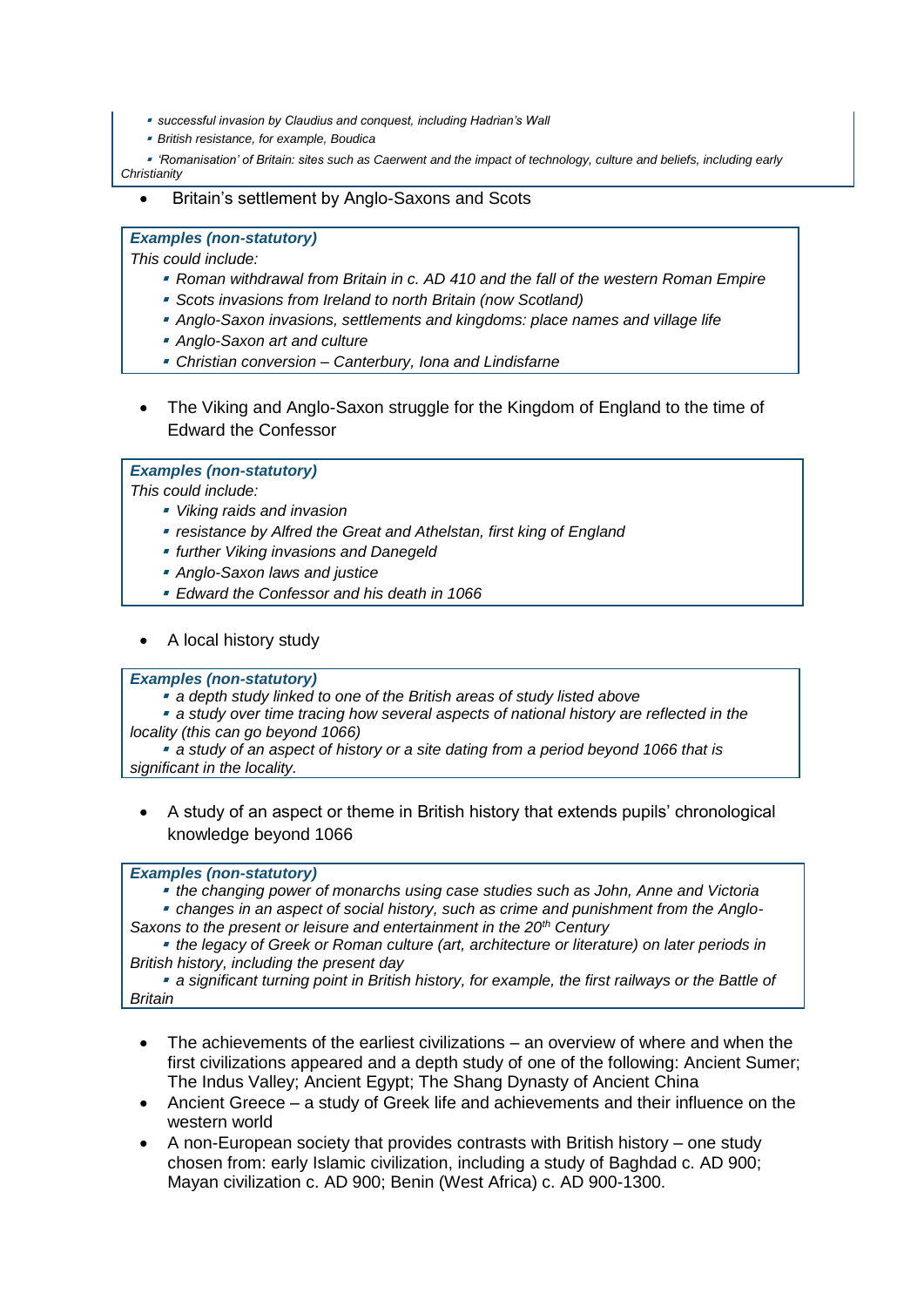# **Implementation**

Historical knowledge and skills are taught through 4 key concepts. These are:

- Hierarchy and power
- Conflict and disaster
- Exploration and invention
- Community and culture

Key concepts are delivered throughout school through second order concepts. These include:

- Chronology
- Similarity and difference
- Cause and consequence
- Continuity and change
- Significance
- Historical enquiry

Children develop these second order concepts as they progress through the historical units of work whilst making links and connections to previous learning at all times ensuring pupil's learning becomes embedded.

Prior learning at the beginning of new units is checked, and then also assessed at the beginning of each session through Stoneferry Starters. Clearly sequenced lessons and sequences of lessons ensure that children arrive at the correct end points, both within individual sessions and schemes of work.

All lessons are planned by the History subject lead, working in tandem with the geography subject lead so that links to previous learning are not missed.

Opportunities for children to develop the required speech, language and communication skills are given wherever possible. Vocabulary is continually emphasised and children are encouraged to discuss, debate and support opinions wherever possible.

All children have access to the History curriculum with work being tailored appropriately for children with SEND. Children will learn through similar activities, with final outcomes modified to suit all needs.

At this school we believe that all pupils have the right to be taught history regardless of their ability, gender, race or cultural background. We take positive action to ensure that pupils achieve the best possible progress.

# **Impact**

The impact of learning is measured in a number of ways. This could be a Big Question, quiz or discussion, depending on the age of the children and the topic. All learning will be